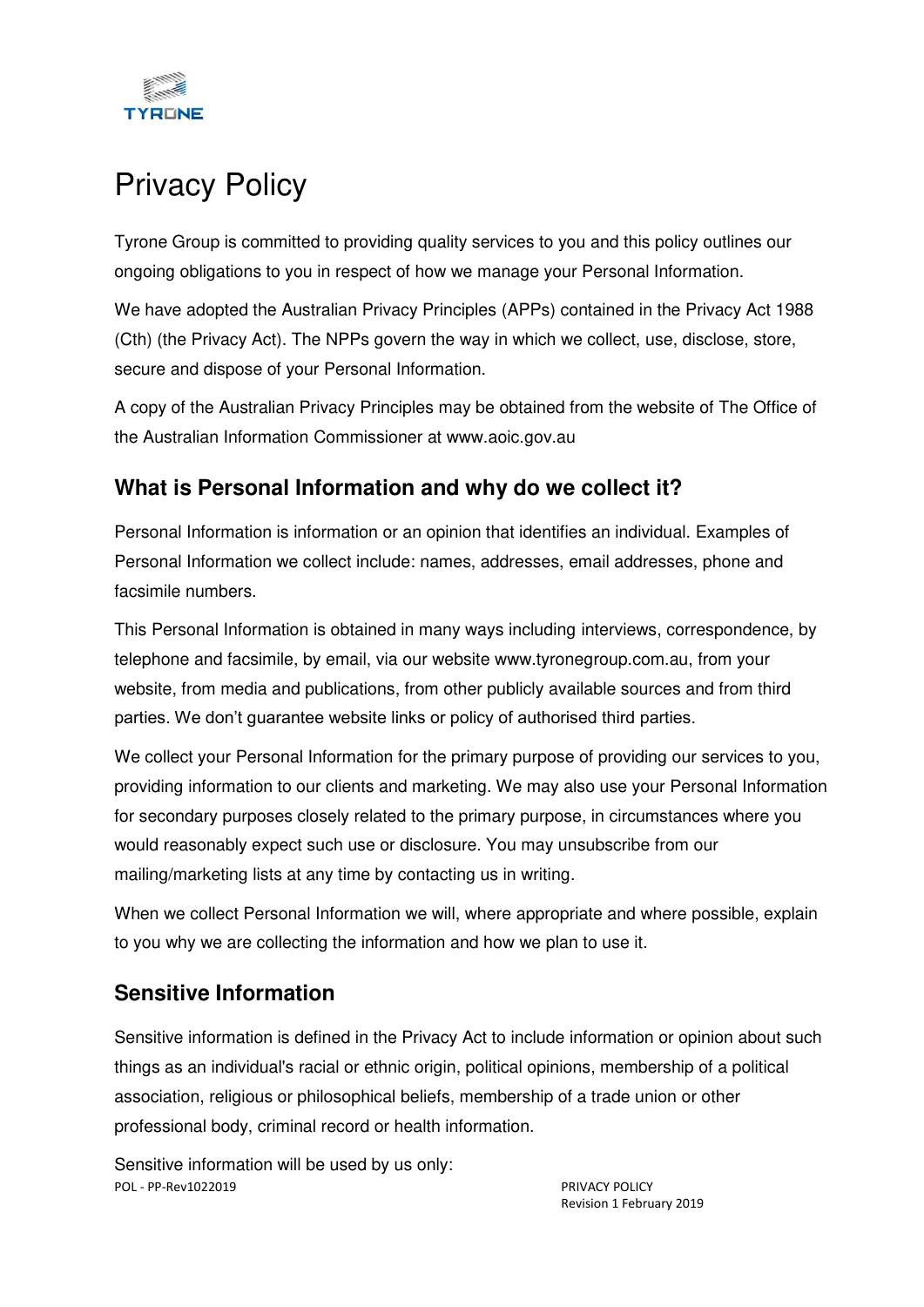

- For the primary purpose for which it was obtained
- For a secondary purpose that is directly related to the primary purpose
- With your consent; or where required or authorised by law.

### **Third Parties**

Where reasonable and practicable to do so, we will collect your Personal Information only from you. However, in some circumstances we may be provided with information by third parties. In such a case we will take reasonable steps to ensure that you are made aware of the information provided to us by the third party.

## **Disclosure of Personal Information**

Your Personal Information may be disclosed in a number of circumstances including the following:

- Third parties where you consent to the use or disclosure; and
- Where required or authorised by law.

#### **Security of Personal Information**

Your Personal Information is stored in a manner that reasonably protects it from misuse and loss and from unauthorized access, modification or disclosure.

When your Personal Information is no longer needed for the purpose for which it was obtained, we will take reasonable steps to destroy or permanently de-identify your Personal Information. However, most of the Personal Information is or will be stored in client files which will be kept by us for a minimum of 7 years.

## **Access to your Personal Information**

You may access the Personal Information we hold about you and to update and/or correct it, subject to certain exceptions. If you wish to access your Personal Information, please contact us in writing.

Tyrone Group will not charge any fee for your access request, but may charge an administrative fee for providing a copy of your Personal Information.

In order to protect your Personal Information we may require identification from you before releasing the requested information.

POL - PP-Rev1022019 PRIVACY POLICY